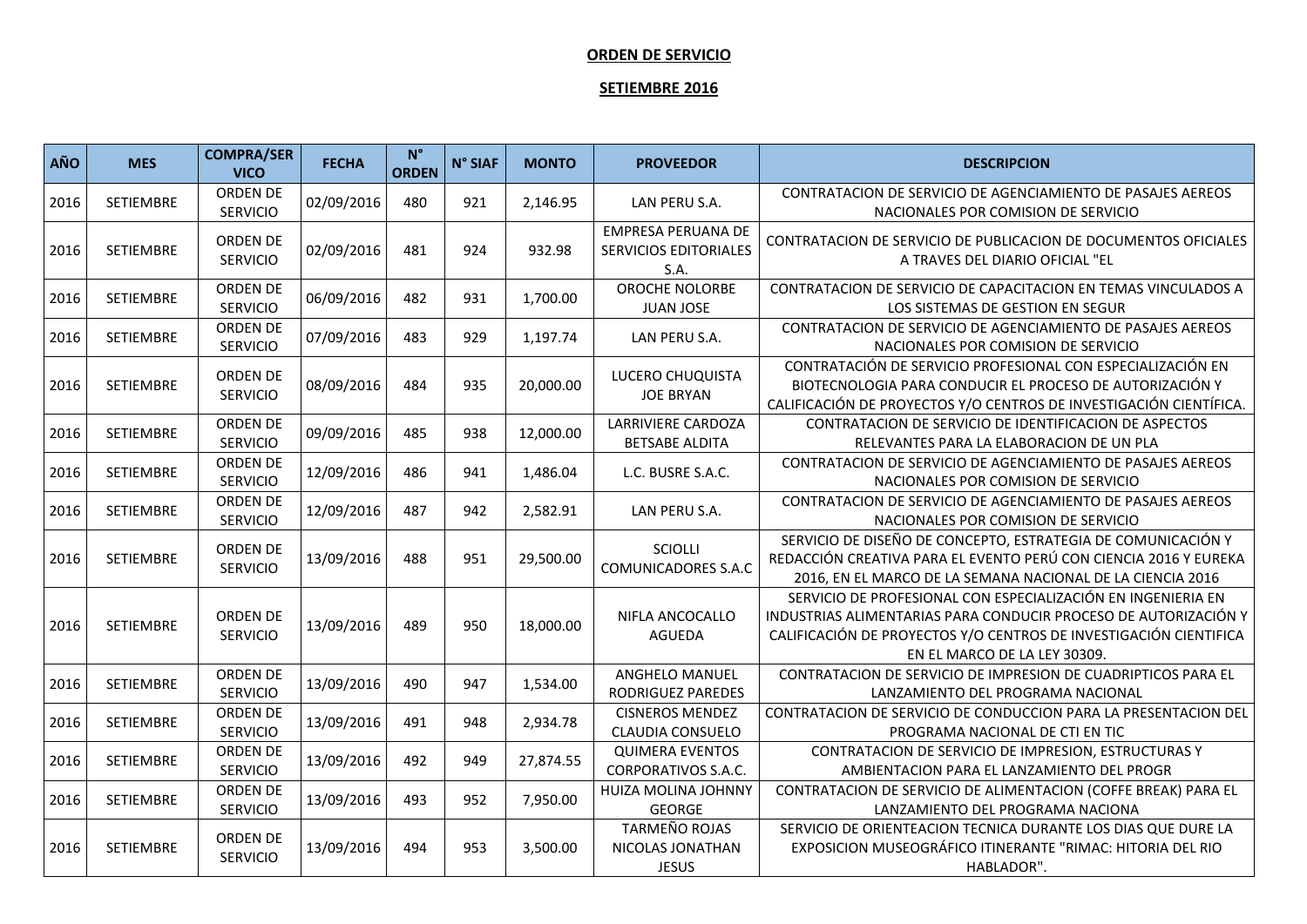| 2016 | SETIEMBRE        | ORDEN DE                           | 15/09/2016 | 495 | 957 | 17,000.00  | <b>NAVARRO ANGELES</b>                                            | SERVICIO PARA LA ELABORACIÓN DE DOS DIRECTIVAS: DIRECTIVA DE                                                                                                                         |
|------|------------------|------------------------------------|------------|-----|-----|------------|-------------------------------------------------------------------|--------------------------------------------------------------------------------------------------------------------------------------------------------------------------------------|
|      |                  | SERVICIO                           |            |     |     |            | <b>MELISSA DORA</b>                                               | FORMULACIÓN, APROBACIÓN, EVALUCIÓN                                                                                                                                                   |
| 2016 | <b>SETIEMBRE</b> | ORDEN DE<br><b>SERVICIO</b>        | 15/09/2016 | 496 | 980 | 270,172.80 | <b>CONSTRUCTORA</b><br>HUASCAR S.A.C.                             | CONTRATACION DEL SERVICIO DE ALQUILER DE INMUEBLE PARA EL<br>CONCYTEC.                                                                                                               |
| 2016 | SETIEMBRE        | ORDEN DE<br>SERVICIO               | 15/09/2016 | 497 | 958 | 987.61     | SPORTWAGEN S.A.C.                                                 | CONTRATACION DE SERVICIO DE MANTENIMIENTO PREVENTIVO PARA EL<br>VEHICULO HYUNDAI DE PLACA EGJ-254,                                                                                   |
| 2016 | SETIEMBRE        | <b>ORDEN DE</b><br><b>SERVICIO</b> | 15/09/2016 | 498 | 959 | 5,043.00   | <b>JUNTA DE</b><br>PROPIETARIOS EDIFICIO<br><b>HUASCAR 5</b>      | CONTRATACION DEL SERVICIO DE MANTENIMIENTO DE AREAS COMUNES<br>DEL LOCAL INSTITUCIONAL DEL CONCYTE                                                                                   |
| 2016 | SETIEMBRE        | ORDEN DE<br><b>SERVICIO</b>        | 15/09/2016 | 499 | 960 | 1,126.00   | <b>EMPRESA PERUANA DE</b><br><b>SERVICIOS EDITORIALES</b><br>S.A. | CONTRATACION DE SERVICIO DE PUBLICACION DE DOCUMENTOS OFICIALES<br>A TRAVES DEL DIARIO "EL PERUANO                                                                                   |
| 2016 | SETIEMBRE        | ORDEN DE<br><b>SERVICIO</b>        | 15/09/2016 | 500 | 961 | 1,072.38   | <b>EMPRESA PERUANA DE</b><br>SERVICIOS EDITORIALES<br>S.A.        | CONTRATACION DE SERVICIO DE PUBLICACION DE DOCUMENTOS OFICIALES<br>A TRAVES DEL DIARIO OFICIAL "EL                                                                                   |
| 2016 | SETIEMBRE        | ORDEN DE<br>SERVICIO               | 15/09/2016 | 501 | 962 | 8,850.00   | <b>BUYMAN S.A.C.</b>                                              | CONTRATACION DE SERVICIO DE CONSULTORIA PARA ELABORAR E<br>IMPLEMENTAR UNA CAMPAÑA DE COMUNICACION                                                                                   |
| 2016 | SETIEMBRE        | <b>ORDEN DE</b><br><b>SERVICIO</b> | 15/09/2016 | 502 | 981 | 20,172.00  | <b>JUNTA DE</b><br>PROPIETARIOS EDIFICIO<br><b>HUASCAR 5</b>      | CONTRATACION DEL SERVICIO DE MANTENIMIENTO DE AREAS COMUNES<br>DEL LOCAL INSTITUCIONAL DEL CONCYTE                                                                                   |
| 2016 | <b>SETIEMBRE</b> | ORDEN DE<br><b>SERVICIO</b>        | 15/09/2016 | 503 | 964 | 12,000.00  | RAMIREZ PINEDO<br>LILIANA MELISSA                                 | SERVICIO DE APOYO TECNICO A LA SUBDIRECCIÓN DE CIENCIA,<br>TECNOLOGIA Y TALENTOS PARA LA ELABORACIÓN Y SISTEMATIZACIÓN DE<br>DOCUMENTOS TÉCNICOS DE LOS PROGRAMAS NACIONALES DE TCI. |
| 2016 | SETIEMBRE        | <b>ORDEN DE</b><br><b>SERVICIO</b> | 16/09/2016 | 504 | 985 | 650.00     | <b>COMERCIAL IMPRENTA</b><br>GASPAR S.R.L.                        | CONTRATACION DE SERVICIO DE IMPRESION DE TARJETAS PERSONALES<br>PARA FUNCIONARIOS Y SERVIDORES DEL                                                                                   |
| 2016 | SETIEMBRE        | ORDEN DE<br>SERVICIO               | 16/09/2016 | 505 | 966 | 8,700.00   | PAREDES MORAN<br><b>MARIA ISABEL</b>                              | CONTRATACION DE SERVICIO DE IMPRESION DE TETRAFOLIO INFORMATIVO<br>DEL DIRECTORIO NACIONAL DE INVE (ORDEN ANULADA).                                                                  |
| 2016 | SETIEMBRE        | ORDEN DE<br>SERVICIO               | 16/09/2016 | 506 | 967 | 14,000.00  | <b>SERVICIOS GRAFICOS</b><br>J.M.D. S.R.L.                        | CONTRATACION DE SERVICIO DE REIMPRESION DEL DOCUMENTO DEL<br>PROGRAMA NACIONAL DE CTI EN VALORIZAC                                                                                   |
| 2016 | SETIEMBRE        | ORDEN DE<br><b>SERVICIO</b>        | 16/09/2016 | 507 | 968 | 1,200.00   | VALDERRAMA<br><b>VALENCIA MARIA</b><br>ROSARIO ELSA               | CONTRATACION DE SERVICIO COMO EVALUADOR EXTERNO PARA<br>EVALUACION DE UNA SOLICITUD DE CALIFICACIO                                                                                   |
| 2016 | SETIEMBRE        | ORDEN DE<br>SERVICIO               | 16/09/2016 | 508 | 969 | 1,200.00   | <b>COSIO CARAVASI ERIC</b><br>GABRIEL                             | CONTRATACION DE SERVICIO COMO EVALUADOR EXTERNO PARA<br>EVALUACION DE UNA SOLICITUD DE CALIFICACIO                                                                                   |
| 2016 | SETIEMBRE        | ORDEN DE<br>SERVICIO               | 16/09/2016 | 509 | 973 | 12,000.00  | TURIN SANCHEZ ASTRID<br><b>DEL CARMEN</b>                         | SERVICIO DE ASISTENCIA PROFESIONAL PARA LA ORGANIZACIÓN,<br>COORDINACIÓN Y DIFUSIÓN DE ACTIVIDADES                                                                                   |
| 2016 | SETIEMBRE        | ORDEN DE<br><b>SERVICIO</b>        | 16/09/2016 | 510 | 970 | 903.39     | LAN PERU S.A.                                                     | CONTRATACIPON DE SERVICIO DE AGENCIAMIENTO DE PASAJES AEREOS<br>NACIONALES POR COMISIÓN DE SERVICI                                                                                   |
| 2016 | SETIEMBRE        | ORDEN DE<br><b>SERVICIO</b>        | 16/09/2016 | 511 | 971 | 4,012.00   | SEGACONPERU S.R.L.                                                | MANTENIMIENTO CORRECTIVO AL SISTEMA DE PROYECCIÓN MULTIMEDIA<br>DE LA SALA DE REUNIONES DE PRESIDE                                                                                   |
| 2016 | SETIEMBRE        | ORDEN DE<br><b>SERVICIO</b>        | 16/09/2016 | 512 | 978 | 675.60     | EMPRESA PERUANA DE<br><b>SERVICIOS EDITORIALES</b><br>S.A.        | CONTRATACION DE SERVICIO DE PUBLICACION DE DOCUMENTOS OFICIALES<br>A TRAVES DEL DIARIO "EL PERUANO                                                                                   |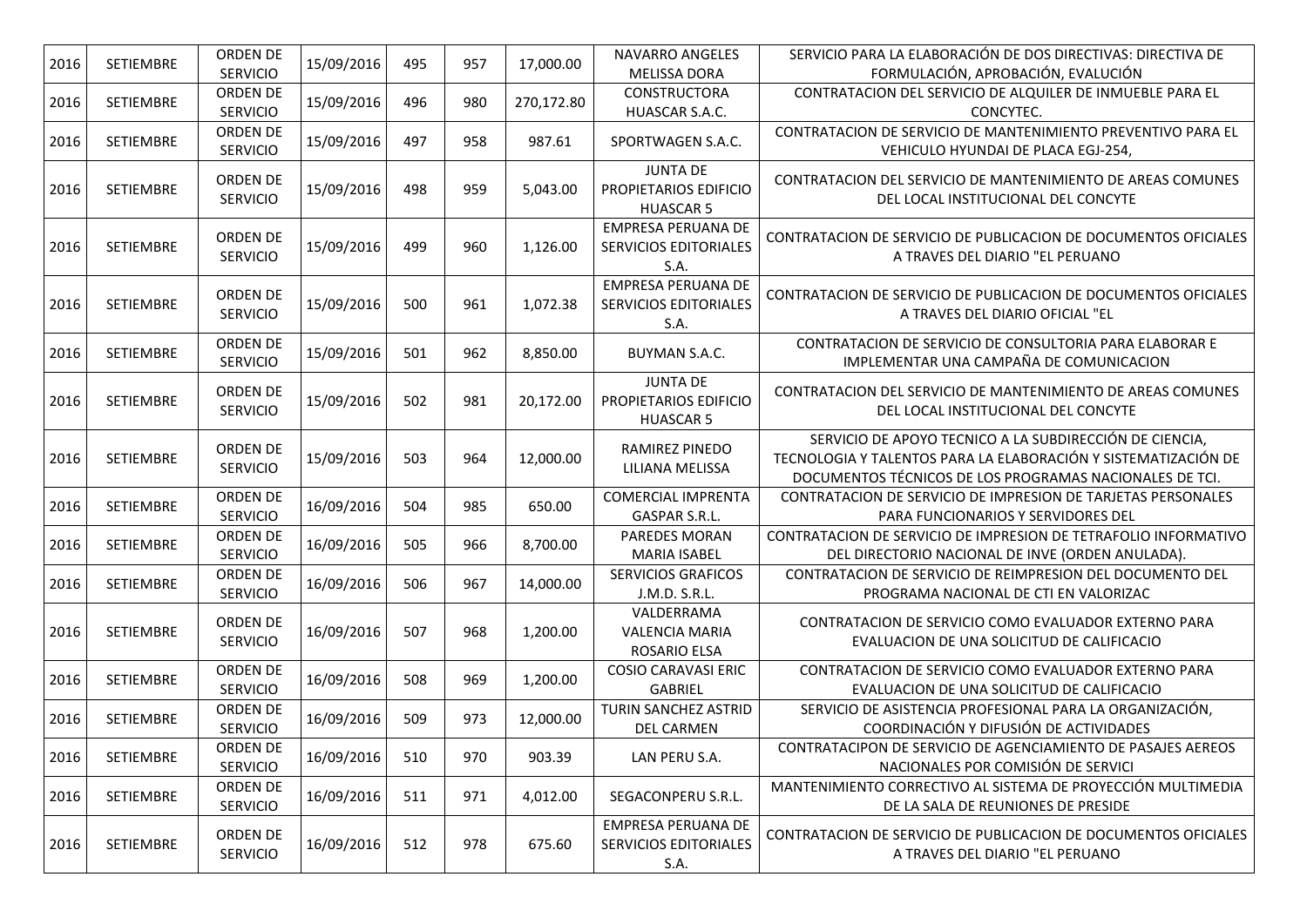| 2016 | SETIEMBRE        | <b>ORDEN DE</b><br>SERVICIO        | 19/09/2016 | 513 | 979  | 450.00    | <b>BGS LATIN AMERICA</b><br>PERU S.A.C.                                      | CONTRATACION DE SERVICIO DE CAMBIO DE PARTES, PARA IMPRESORAS<br>DEL CONCYTEC.                                      |
|------|------------------|------------------------------------|------------|-----|------|-----------|------------------------------------------------------------------------------|---------------------------------------------------------------------------------------------------------------------|
| 2016 | SETIEMBRE        | ORDEN DE<br><b>SERVICIO</b>        | 20/09/2016 | 514 | 982  | 222.19    | TELEFONICA DEL PERU<br>S.A.A.                                                | PAGO POR CONCEPTO DE SERVICIO DE ROAMING INTERNACIONAL, POR<br>VIAJES AL EXTRANJERO DE FUNCIONARIO                  |
| 2016 | <b>SETIEMBRE</b> | ORDEN DE<br><b>SERVICIO</b>        | 21/09/2016 | 515 | 983  | 1,200.00  | <b>CASTILLO ARANIBAR</b><br>PATRICIA RAQUEL                                  | CONTRATACION DE SERVICIO COMO EVALUADOR EXTERNO PARA LA<br>EVALUACION DE UNA SOLICITUD DE AUTORIZA                  |
| 2016 | SETIEMBRE        | ORDEN DE<br><b>SERVICIO</b>        | 22/09/2016 | 516 | 994  | 1,800.00  | <b>ESFERA</b><br><b>COMUNICACIONES Y</b><br>RESPONSABILIDAD<br>SOCIAL S.A.C. | SERVICIO DE CENTRAL DE MEDIOS PARA CAMPAÑA PUBLICITARIA PERU CON<br>CIENCIA 2016                                    |
| 2016 | SETIEMBRE        | ORDEN DE<br>SERVICIO               | 22/09/2016 | 517 | 989  | 29,417.40 | IMPRESSO GRAFICA S.A.                                                        | SERVICIO DE ELABORACIÓN E IMPRESIÓN DE ESTUCHE CONTENEDOR DE<br>LOS PROGRAMAS NACIONAL DE CTI PUBL                  |
| 2016 | SETIEMBRE        | ORDEN DE<br><b>SERVICIO</b>        | 22/09/2016 | 518 | 995  | 3,750.00  | <b>MARTIN OLAYA CINTHIA</b><br><b>ELIZABETH</b>                              | SERVICIO DE APOYO GRAFICO PARA LA OFICINA DE COMUNICACIONES Y<br>PROYECCIÓN CTel DEL CONCYTEC.                      |
| 2016 | <b>SETIEMBRE</b> | ORDEN DE<br>SERVICIO               | 22/09/2016 | 519 |      | 6,762.87  | <b>GRAMBS</b><br><b>CORPORACION GRAFICA</b><br>S.A.C                         | CONTRATACION DE SERVICIO DE IMPRESION DE LIBRETAS BLOCKS, PARA<br>DIFUSION DE BENEFICIOS TRIBUTARI (ORDEN ANULADA). |
| 2016 | SETIEMBRE        | ORDEN DE<br><b>SERVICIO</b>        | 22/09/2016 | 520 | 1004 | 6,300.00  | <b>BIO PARTNERS S.A.C.</b>                                                   | CONTRATACION DE SERVICIO DE IMPRESION DE CUADRIPTICOS, PARA<br>DIFUSION DE BENEFICIOS TRIBUTARIOS                   |
| 2016 | <b>SETIEMBRE</b> | ORDEN DE<br><b>SERVICIO</b>        | 22/09/2016 | 521 | 1005 | 9,000.00  | <b>COMERCIAL IMPRENTA</b><br>GASPAR S.R.L.                                   | CONTRATACION DE SERVICIO DE IMPRESION DE CUADERNO DE BENEFICIOS<br>TRIBUTARIOS, PARA DIFUSION DE B                  |
| 2016 | SETIEMBRE        | <b>ORDEN DE</b><br><b>SERVICIO</b> | 23/09/2016 | 523 | 996  | 20,000.00 | LANDA ARROYO CESAR<br><b>RODRIGO</b>                                         | CONTRATACION DE SERVICIO DE CONSULTORIA PARA LA ELABORACION DE<br>UN INFORME LEGAL ESPECIALIZADO E                  |
| 2016 | SETIEMBRE        | ORDEN DE<br><b>SERVICIO</b>        | 23/09/2016 | 524 | 1010 | 1,200.00  | ALAYO CHAVEZ MARCO<br><b>ISAIAS</b>                                          | CONTRATACION DE SERVICIO COMO EVALUADOR EXTERNO PARA LA<br>EVALUACION DE UNA SOLICITUD DE AUTORIZA                  |
| 2016 | SETIEMBRE        | ORDEN DE<br>SERVICIO               | 23/09/2016 | 525 | 998  | 10,620.00 | AJ SOLUCIONES<br><b>EMPRESARIALES E.I.R.L</b>                                | SERVICIO DE CAPACITACIÓN EN TEMAS VINCULADOS A LA GESTIÓN<br>PÚBLICA, EN EL MARCO DE LA LEY 30225                   |
| 2016 | SETIEMBRE        | <b>ORDEN DE</b><br><b>SERVICIO</b> | 23/09/2016 | 526 | 999  | 29,990.00 | <b>JESFEN ARROYO ANA</b><br><b>MARIA</b>                                     | SERVICIO DE DISEÑO GRÁFICO Y AUDIOVISUAL PARA EL EVENTO PERU CON<br>CIENCIA Y EUREKA 2016.                          |
| 2016 | SETIEMBRE        | ORDEN DE<br>SERVICIO               | 26/09/2016 | 527 | 1003 | 1,267.32  | FAST MAIL EMPRESA DE<br>SERVICIOS MULTIPLES<br>COURIER S.A.C.                | CONTRATACION DE SERVICIO DE CURRIER PARA REALIZAR LA<br>DUISTRIBUCION DE LIBRO DE LOGROS DEL CONCY                  |
| 2016 | <b>SETIEMBRE</b> | <b>ORDEN DE</b><br><b>SERVICIO</b> | 26/09/2016 | 528 | 1012 | 7,750.00  | <b>IMEDIA</b><br><b>COMUNICACIONES</b><br>SOCIEDAD ANONIMA<br>CERRADA        | CONTRATACIÓN DE SERVICIO DE MONITOREO DE NOTICIAS DE DIARIOS,<br>REVISTAS, TELEVISIÓN, RADIO E INT                  |
| 2016 | SETIEMBRE        | ORDEN DE<br><b>SERVICIO</b>        | 26/09/2016 | 529 | 1006 | 6,458.14  | <b>GRAMBS</b><br><b>CORPORACION GRAFICA</b><br>S.A.C                         | CONTRATACION DE SERVICIO DE IMPRESION DE LIBRETAS BLOCKS, PARA<br>DIFUSION DE BENEFICIOS TRIBUTARI                  |
| 2016 | SETIEMBRE        | ORDEN DE<br>SERVICIO               | 26/09/2016 | 530 | 1007 | 11,200.00 | <b>SERVICIOS GRAFICOS</b><br>J.M.D. S.R.L.                                   | CONTRATACION DE SERVICIO DE IMPRESION DE BROCHURE INSTITUCIONAL<br>DEL CONCYTEC.                                    |
| 2016 | SETIEMBRE        | ORDEN DE<br><b>SERVICIO</b>        | 26/09/2016 | 531 | 1008 | 855.40    | LAN PERU S.A.                                                                | CONTRATACION DE SERVICIO DE AGENCIAMIENTO DE PASAJES AEREOS<br>NACIONALES POR COMISION DE SERVICIO                  |